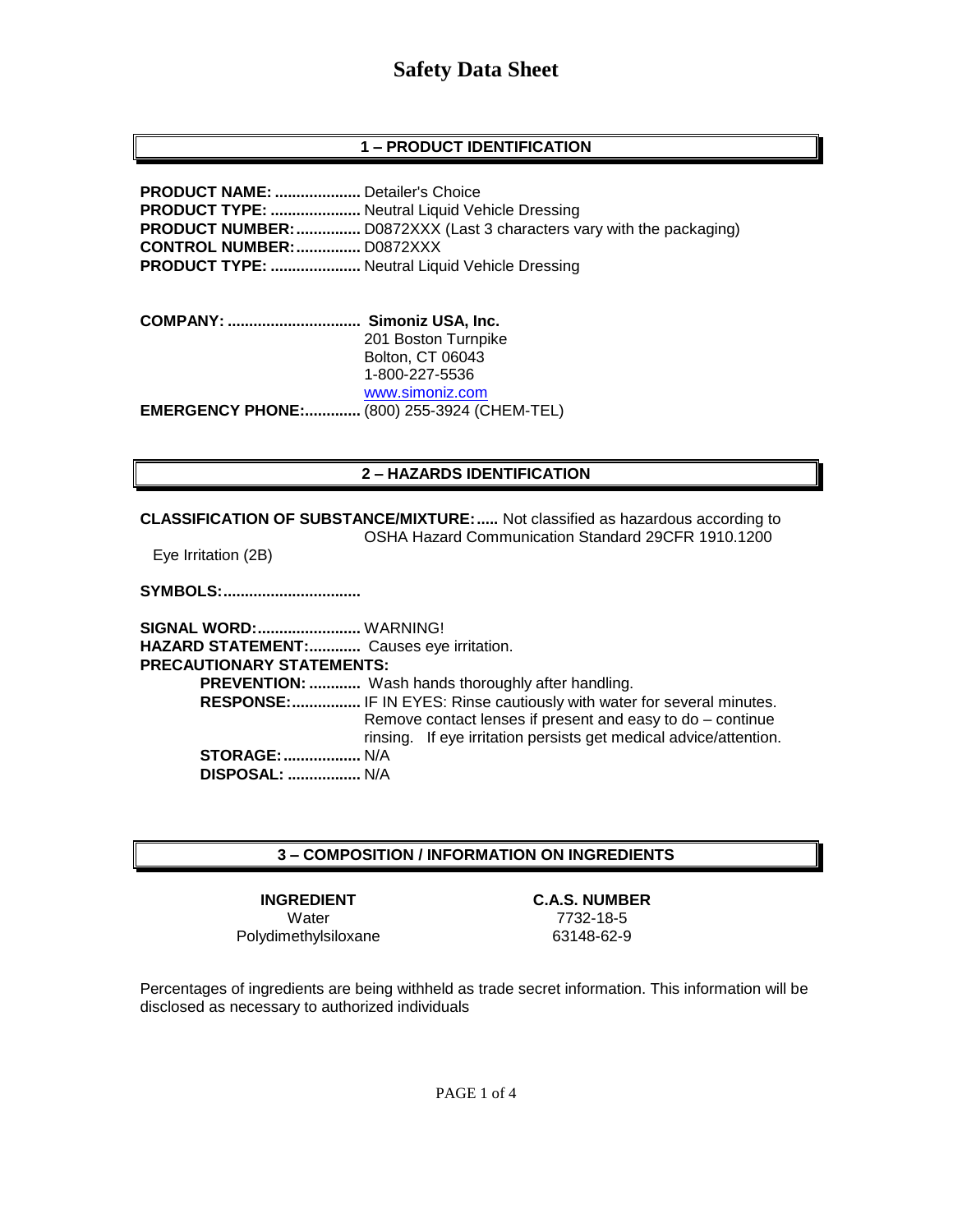# **Safety Data Sheet**

#### **4 – FIRST-AID MEASURES**

| <b>BREATHING (INHALATION):</b> If victim shows signs of discomfort or irritation, remove to fresh                                                               |
|-----------------------------------------------------------------------------------------------------------------------------------------------------------------|
| air. If symptoms persist, get immediate medical attention.                                                                                                      |
| <b>SWALLOWING (INGESTION): .</b> DO NOT INDUCE VOMITING! Drink a large quantity of water or                                                                     |
| milk. Do not attempt to give liquids to an unconscious person.                                                                                                  |
| Get immediate medical attention!                                                                                                                                |
| Ingestion. Not likely to be inhaled in dangerous amounts.                                                                                                       |
| <b>SKIN (DERMAL): </b> Flush from skin and clothing with large amounts of fresh water. If<br>irritation persists, consult physician. Wash contaminated clothing |
| before wearing.                                                                                                                                                 |

#### **5 – FIRE-FIGHTING MEASURES**

**FLASHPOINT:...........................** This product is non-flammable. **EXTINGUISHING MEDIA:.........** This product is non-flammable. Use extinguishing media suitable for materials already burning. **SPECIAL FIRE FIGHTING PROCEDURES: ............**Firefighters working in areas where this product is present should be equipped with an approved, fully enclosed SCBA. **UNUSUAL FIRE AND EXPLOSION HAZARDS:......**None known.

# **6 – ACCIDENTAL RELEASE MEASURES**

| <b>SPILL PROCEDURES: </b> Dike to prevent spillage into streams or sewer systems. Consult |
|-------------------------------------------------------------------------------------------|
| local, state and federal authorities.                                                     |
| <b>WASTE DISPOSAL:  As recommended by local, state and federal authorities.</b>           |

#### **7 – HANDLING and STORAGE**

**STORAGE:................................** Store in a cool, well ventilated area. Avoid overheating or freezing. **HANDLING:...............................** Do not place this product in an unmarked container. Avoid eye contact. Spilled material is slippery.

#### **8 – EXPOSURE CONTROLS / PERSONAL PROTECTION**

**RESPIRATORY PROTECTION:**Not usually needed. Vapors not normally harmful. **PROTECTIVE CLOTHING:.......** Special protection not usually needed. Wear eye protection if product is likely to splash. **ADDITIONAL MEASURES: ......** Do not place this product in an unmarked container. Avoid eye contact. Spilled material is slippery.

| <b>INGREDIENT</b>    | <b>C.A.S. NUMBER</b> | <b>PEL</b>            |
|----------------------|----------------------|-----------------------|
| Water                | 7732-18-5            | No limits established |
| Polydimethylsiloxane | 63148-62-9           | No limits established |

PAGE 2 of 4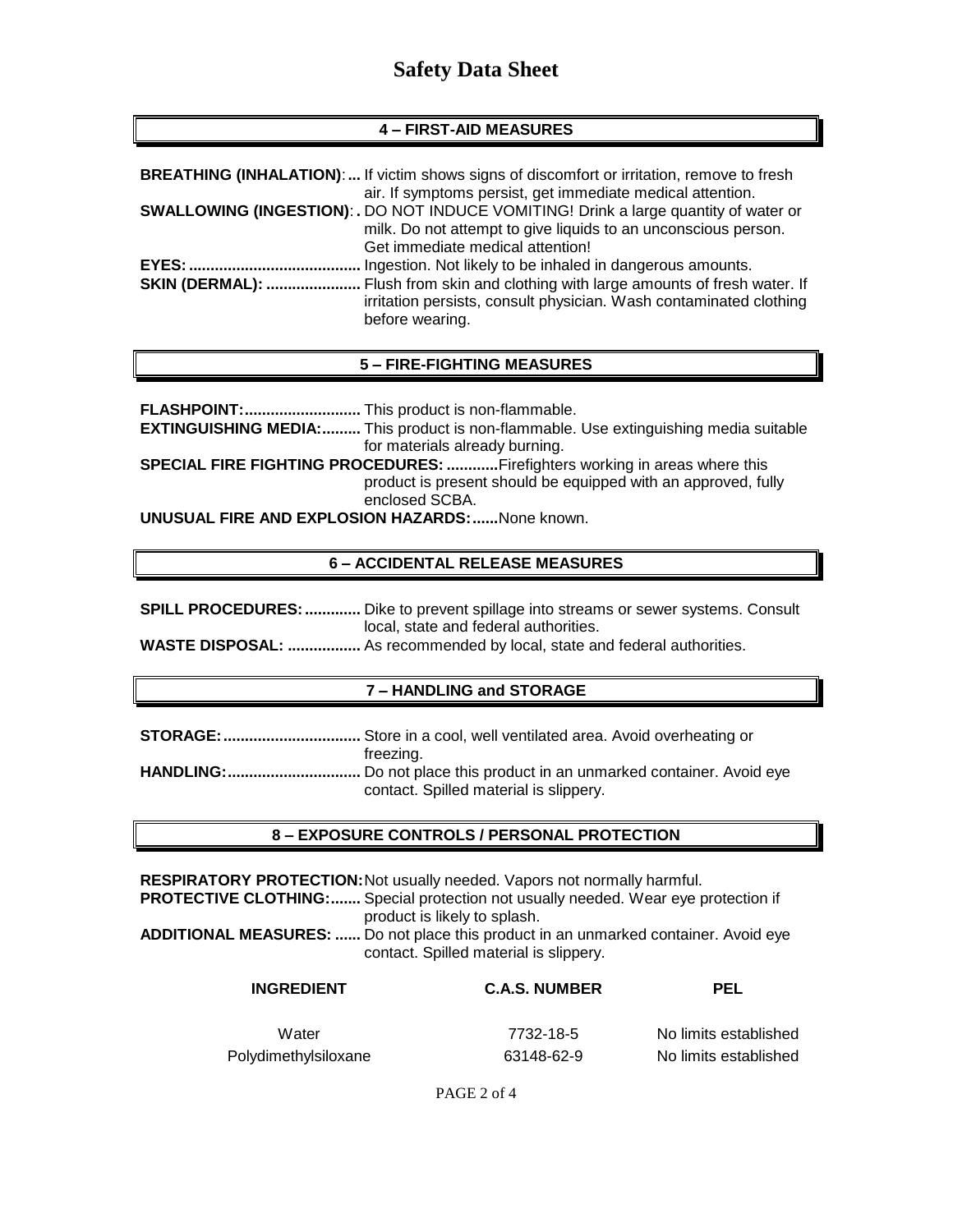## **9 – PHYSICAL / CHEMICAL PROPERITES**

**APPEARANCE & ODOR: .........** Opaque blue liquid, pleasantly scented. **ODOR THRESHOLD: ...............** N/A **pH:.............................................** 6.0-7.0 **MELTING POINT: .....................** 210 degrees F. **FREEZING POINT: ...................** N/A **BOILING POINT:.......................** 210 degrees F. **BOILING POINT RANGE:.........** N/A **FLASHPOINT:...........................** This product is non-flammable. **EVAPORATION RATE:.............** N/A **FLAMMABILITY (solid/gas):....** N/A **EXPLOSION LIMITS:................** N/A **VAPOR PRESSURE: ................** N/A **VAPOR DENSITY (AIR=1):.......** Greater than 1. **SPECIFIC GRAVITY:................** 1.00 **SOLUBILITY IN WATER: .........** Completely soluble. **PARTITION COEFFICIENT: .....** N/A **AUTO-IGNITION TEMPERATURE:..........................**N/A **DECOMPOSITION TEMPERATURE: ......................**N/A **VISCOSITY: ..............................** Water thin

#### **10 – STABILITY and REACTIVITY**

**STABILITY:...............................** Stable under normal conditions. **HAZARDOUS DECOMP.:.........** This product not known to polymerize. **INCOMPATIBILITY:..................** Do not mix with other chemicals.

# **11 – TOXICOLOGICAL INFORMATION**

**ROUTE(S) OF ENTRY:.............** Ingestion. Not likely to be inhaled in dangerous amounts. **LISTED CARCINOGEN: ...........** None over 0.1%. **MEDICAL CONDITION AGGRAVATED:..................**May aggravate pre-existing dermatitis. **INHALATION:............................** Not likely to be inhaled in hazardous amounts. Maintain adequate ventilation in the work area. **INGESTION:..............................** This material can cause irritation to the stomach and esophagus if ingested. **EYES:........................................** May cause eye irritation. **SKIN (DERMAL): ......................** Not likely to irritate. Prolonged exposure to undiluted product may cause irritation. **ACUTE TOXICITY\* (ORAL):…… .............................**>5000 mg/kg **ACUTE TOXICITY\* (DERMAL):.. .............................**>5000 mg/kg **ACUTE TOXCITY\* (INHALATION):..........................**>20,000 ppm V (Gas), >20 mg/l (Vapor), >5 mg/l (Dust)

**\***Determined using the additivity formula for mixtures (GHS Purple Book, 3.1.3.6)